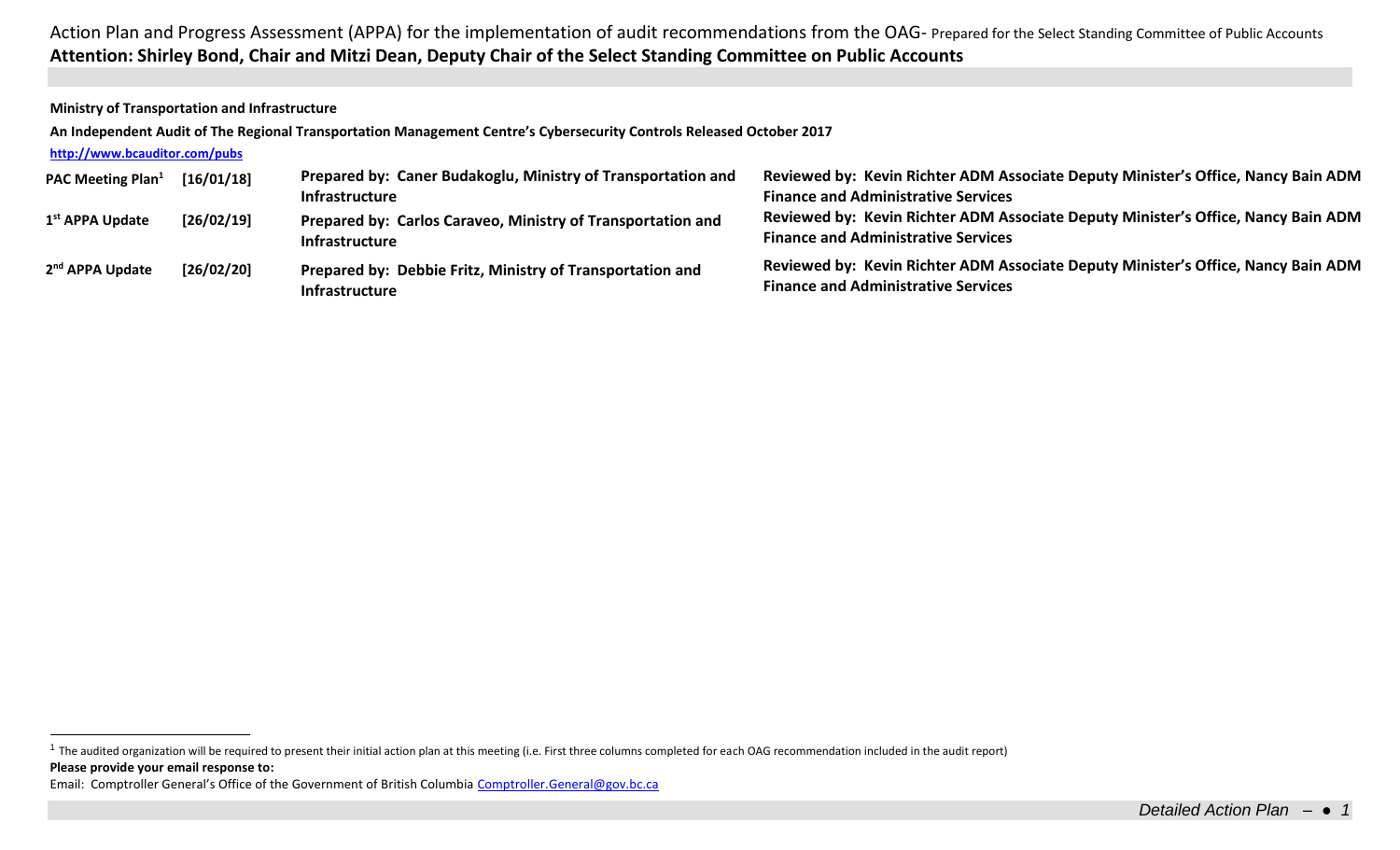| <b>Rec. #</b><br>Accepted?<br>Yes / $No2$ | <b>OAG</b><br><b>Recommendations</b>                                                                                       | Actions Planned & Target Date(s) <sup>3</sup>                                    | Assessment of Progress to date <sup>4</sup> and Actions Taken <sup>5</sup><br>(APPA update)                                                                                                                                                                                                                                                                                                                                                                                                                                                                                                                                                                                                                                                                                                                                |
|-------------------------------------------|----------------------------------------------------------------------------------------------------------------------------|----------------------------------------------------------------------------------|----------------------------------------------------------------------------------------------------------------------------------------------------------------------------------------------------------------------------------------------------------------------------------------------------------------------------------------------------------------------------------------------------------------------------------------------------------------------------------------------------------------------------------------------------------------------------------------------------------------------------------------------------------------------------------------------------------------------------------------------------------------------------------------------------------------------------|
|                                           | We recommend that the                                                                                                      | The Ministry of Transportation and Infrastructure will perform a subsequent risk | Progress Assessment: Fully or substantially implemented                                                                                                                                                                                                                                                                                                                                                                                                                                                                                                                                                                                                                                                                                                                                                                    |
| Yes                                       | Ministry of Transportation<br>and Infrastructure conduct                                                                   | assessment for the RTMC operational environment once all actions are completed.  | <b>Actions Taken to meet the Recommendation:</b>                                                                                                                                                                                                                                                                                                                                                                                                                                                                                                                                                                                                                                                                                                                                                                           |
|                                           | risk assessments of the<br>RTMC operational<br>environment and ensure<br>appropriate security<br>controls are implemented. | Target Date: 31/12/2019                                                          | The Ministry of Transportation and Infrastructure has conducted a risk assessment of the RTMC operational<br>environment based on the Auditor General's findings.<br>In addition, a physical security assessment was also performed with improvements made to both the Local<br>Operating Centres and the RTMC data centre.<br><b>Additional Proactive Activities:</b><br>Regular follow-up assessments performed<br>Additional assessments are performed as each of the RTMC systems are replatformed into the<br>remediated environment.<br>A Core Network upgrade is underway that will include industrial control system passive vulnerability<br>scanning $-31/03/2020$<br>Physical upgrades continue at each of the Local Operating Centres<br>Review and update Risk Assessment/Register on annual basis at minimum |

## **Please provide your email response to:**

Email: Comptroller General's Office of the Government of British Columbia [Comptroller.General@gov.bc.ca](mailto:Comptroller.General@gov.bc.ca)

<sup>&</sup>lt;sup>2</sup> For each recommendation, the audited organization should state whether or not they have accepted the recommendation and plan to implement it fully by typing either "Yes" or "No" under the number of the recommendation.

<sup>&</sup>lt;sup>3</sup> Target date is the date that audited organization expects to have "fully or substantially implemented" the recommendation. If several actions are planned to implement one recommendation, indicate target dates for each

<sup>&</sup>lt;sup>4</sup>The Select Standing Committee on Public Accounts (PAC) will request that the audited organization provide a yearly update (i.e completed "Assessment of Progress and Actions Taken" column) until all recommendations are f addressed to the satisfaction of the PAC. This is for the APPA update.

<sup>&</sup>lt;sup>5</sup> This action plan and the subsequent updates have not been audited by the OAG. However, at a future date that Office may undertake work to determine whether the entity has implemented the recommendations. The results of reported in a separate report prepared by the OAG.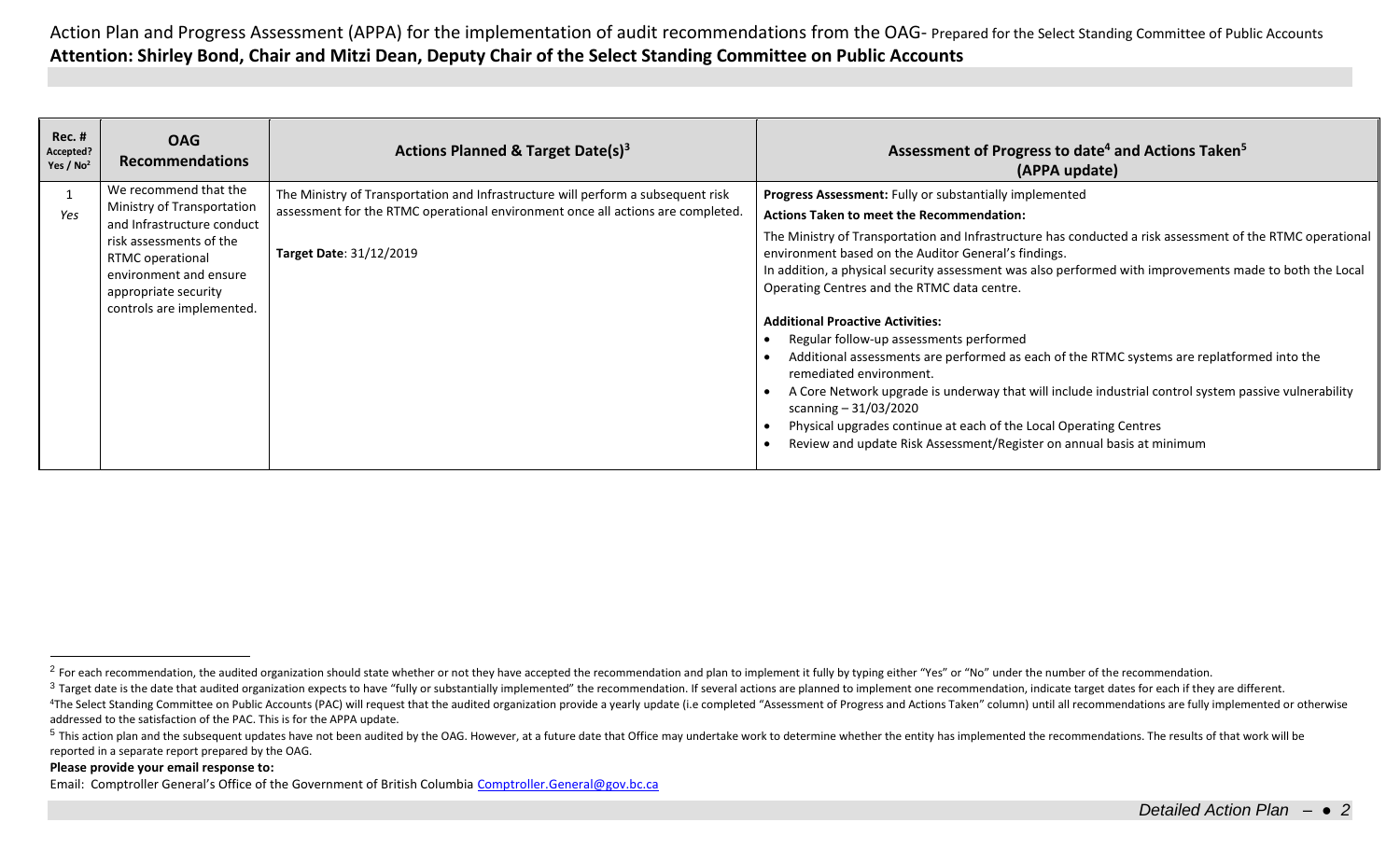| Rec. #<br>Accepted?<br>Yes / No <sup>2</sup> | <b>OAG</b><br><b>Recommendations</b>                                                                                                                                                                                                                                                           | Actions Planned & Target Date(s) <sup>3</sup>                                                                                                                                   | Assessment of Progress to date <sup>4</sup> and Actions Taken <sup>5</sup><br>(APPA update)                                                                                                                                                                                                                                                                                                                                                                                                                                                                                                                                                                                                                                                                                                                                                                                                                                                                                                                                                                                                                                                                                                                                                                                                                                                                                                                                                                                                                                                                                                                      |
|----------------------------------------------|------------------------------------------------------------------------------------------------------------------------------------------------------------------------------------------------------------------------------------------------------------------------------------------------|---------------------------------------------------------------------------------------------------------------------------------------------------------------------------------|------------------------------------------------------------------------------------------------------------------------------------------------------------------------------------------------------------------------------------------------------------------------------------------------------------------------------------------------------------------------------------------------------------------------------------------------------------------------------------------------------------------------------------------------------------------------------------------------------------------------------------------------------------------------------------------------------------------------------------------------------------------------------------------------------------------------------------------------------------------------------------------------------------------------------------------------------------------------------------------------------------------------------------------------------------------------------------------------------------------------------------------------------------------------------------------------------------------------------------------------------------------------------------------------------------------------------------------------------------------------------------------------------------------------------------------------------------------------------------------------------------------------------------------------------------------------------------------------------------------|
| 2.<br>Yes                                    | We recommend that the<br>Ministry of Transportation<br>and Infrastructure<br>maintain an inventory of<br>all system components<br>(hardware and software)<br>authorized to access the<br>RTMC networks and<br>implement mechanisms to<br>discover any unknown<br>components on the<br>network. | The Ministry of Transportation and Infrastructure is maintaining inventories on an<br>ongoing basis and is investigating systems to help.<br>Target Date: 3/10/2018             | Progress Assessment: Fully or substantially implemented<br><b>Actions Taken to meet the Recommendation:</b><br>The Ministry of Transportation and Infrastructure has completed an inventory of all system components<br>authorized to access the RTMC networks. Also implemented is an ongoing discovery process for any system<br>components that are unknown to the network and the remediation of those components (removal or<br>authorized access). Through this process an overall inventory is managed and kept up to date.<br><b>Additional Proactive Activities:</b><br>A Tenable/Indegy Industrial Control Passive Vulnerability solution has been purchased and will be<br>implemented once the Core Network Upgrade is complete. This will allow for automated discovery of<br>devices on the network and allow for the process of managing authentication $-31/03/2020$<br>This system will also detect intrusions or intrusion attempts. The Ministry will be updating core policy<br>to include processes and procedures for and if an intrusion is detected.                                                                                                                                                                                                                                                                                                                                                                                                                                                                                                                                     |
| 3.<br>Yes                                    | We recommend that the<br>Ministry of Transportation<br>and Infrastructure<br>establish and maintain<br>secure baseline<br>configurations for all<br>RTMC system<br>components.                                                                                                                 | The Ministry of Transportation and Infrastructure is establishing and will maintain<br>secure baseline configurations for all RTMC system components<br>Target Date: 31/12/2019 | Progress Assessment: Fully or substantially implemented<br><b>Actions Taken to meet the Recommendation:</b><br>The Ministry of Transportation and Infrastructure in working with the OCIO and associated support teams<br>has created and are maintaining secure baseline configurations for all workstations, servers and network<br>system components that are a part of the overall RTMC system. In addition to configuration, extended<br>security measures have been put in place through the development of an OCIO standard micro-data centre<br>at the RTMC. First of its kind, the RTMC micro-data centre provides the same level of security,<br>configuration and management as the Kamloops data centre but on a smaller scale. Along with this<br>infrastructure and configuration all components will be brought into OCIO managed environments<br>wherever possible. Any components that must be maintained in parallel for a transition period are<br>following OCIO standards for configuration, security and management processes.<br><b>Additional Proactive Activities:</b><br>While the Ministry satisfied the OAGs requirements by Dec 2019 the Ministry is continuing to improve by:<br>• As each system and component is remediated and transitioned it is taken through a standard set of<br>validation and remediation tasks to ensure it meets the standards set above. System and component<br>transition will continue until December 31, 2020.<br>Note: All inventories are maintained and contain information based on the Centre for Internet Security's<br>good practice guide. |

**Please provide your email response to:** Email: Comptroller General's Office of the Government of British Columbia [Comptroller.General@gov.bc.ca](mailto:Comptroller.General@gov.bc.ca)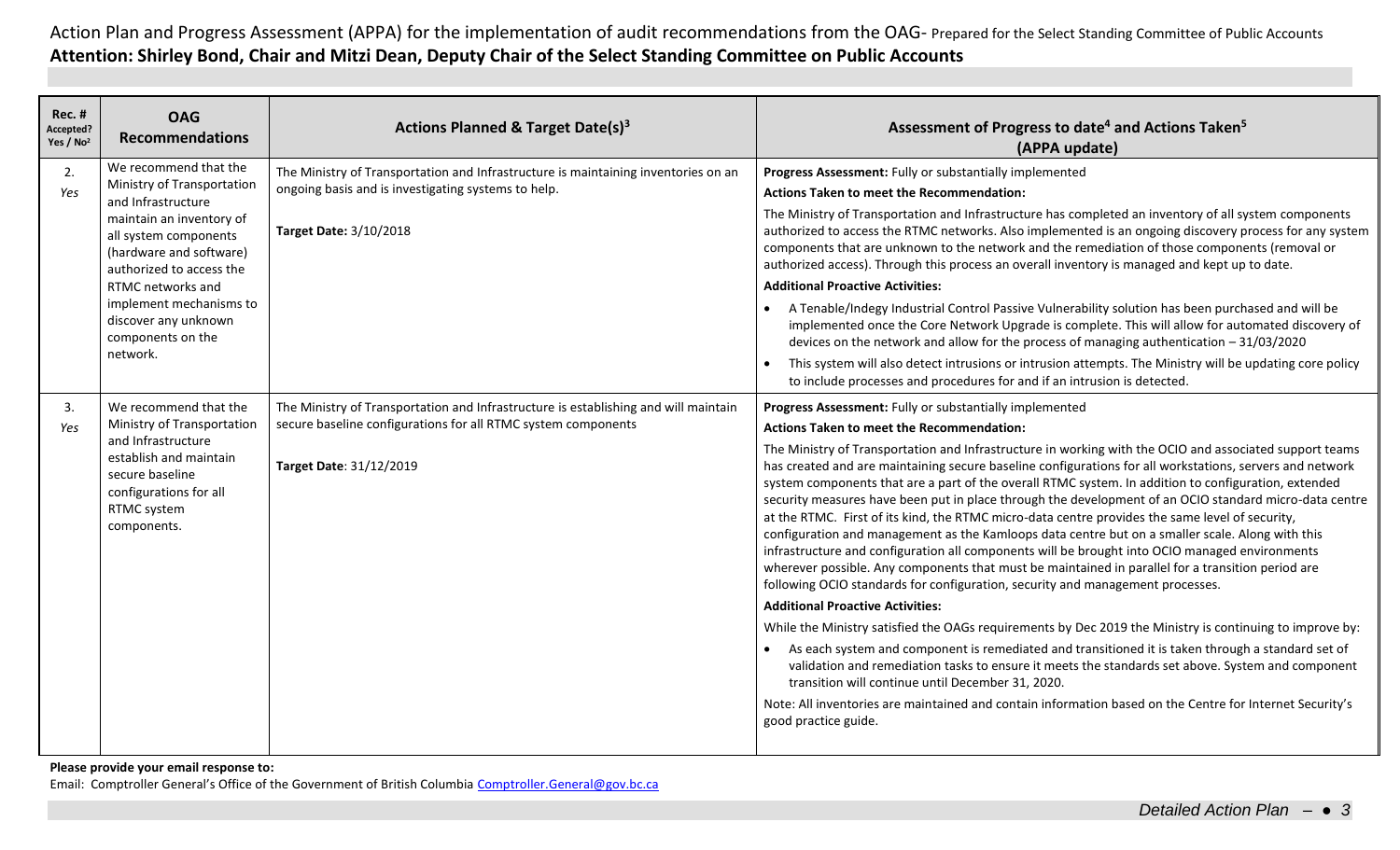| Rec. #<br>Accepted?<br>Yes / $No2$ | <b>OAG</b><br><b>Recommendations</b>                                                                                                                              | Actions Planned & Target Date(s) <sup>3</sup>                                                                                                                                | Assessment of Progress to date <sup>4</sup> and Actions Taken <sup>5</sup><br>(APPA update)                                                                                                                                                                                                                                                                                                                                                                                                                                                                                                                                                                                                                                                                                                                                                                                                                                                                                                                                                                                                                                                                                                                                                                                           |
|------------------------------------|-------------------------------------------------------------------------------------------------------------------------------------------------------------------|------------------------------------------------------------------------------------------------------------------------------------------------------------------------------|---------------------------------------------------------------------------------------------------------------------------------------------------------------------------------------------------------------------------------------------------------------------------------------------------------------------------------------------------------------------------------------------------------------------------------------------------------------------------------------------------------------------------------------------------------------------------------------------------------------------------------------------------------------------------------------------------------------------------------------------------------------------------------------------------------------------------------------------------------------------------------------------------------------------------------------------------------------------------------------------------------------------------------------------------------------------------------------------------------------------------------------------------------------------------------------------------------------------------------------------------------------------------------------|
| 4.<br>Yes                          | We recommend that the<br>Ministry of Transportation<br>and Infrastructure conduct<br>ongoing vulnerability<br>assessments and<br>remediation for RTMC<br>systems. | The Ministry of Transportation and Infrastructure will perform monthly<br>vulnerability assessments and fix any new vulnerabilities found.<br><b>Target Date: 30/06/2018</b> | Progress Assessment: Fully or substantially implemented<br><b>Actions Taken to meet the Recommendation:</b><br>The Ministry of Transportation and Infrastructure along with the assistance of the OCIO Security Team have<br>conducted a full vulnerability assessment of the RTMC and its systems. To assist with ongoing and regularly<br>schedule vulnerability assessments a joint Risk Register has been created and maintained to track and rate<br>vulnerabilities.<br><b>Ongoing Activities:</b><br>The Ministry of Transportation and Infrastructure along with standard support processes from the<br>OCIO have implemented regular ongoing monthly External Vulnerability Scans as well as ongoing<br>quarterly Internal Vulnerability scans. As each system is replatformed vulnerability scans are executed<br>as part of the standard replatforming methodology.<br><b>Additional Proactive Activities:</b><br>A Tenable/Indegy Industrial Control Passive Vulnerability solution has been purchased and will be<br>implemented once the Core Network Upgrade is complete. This system will detect intrusions or<br>intrusion attempts. The Ministry will be updating policy to include processes and procedures for and if<br>an intrusion is detected. March 31, 2020 |